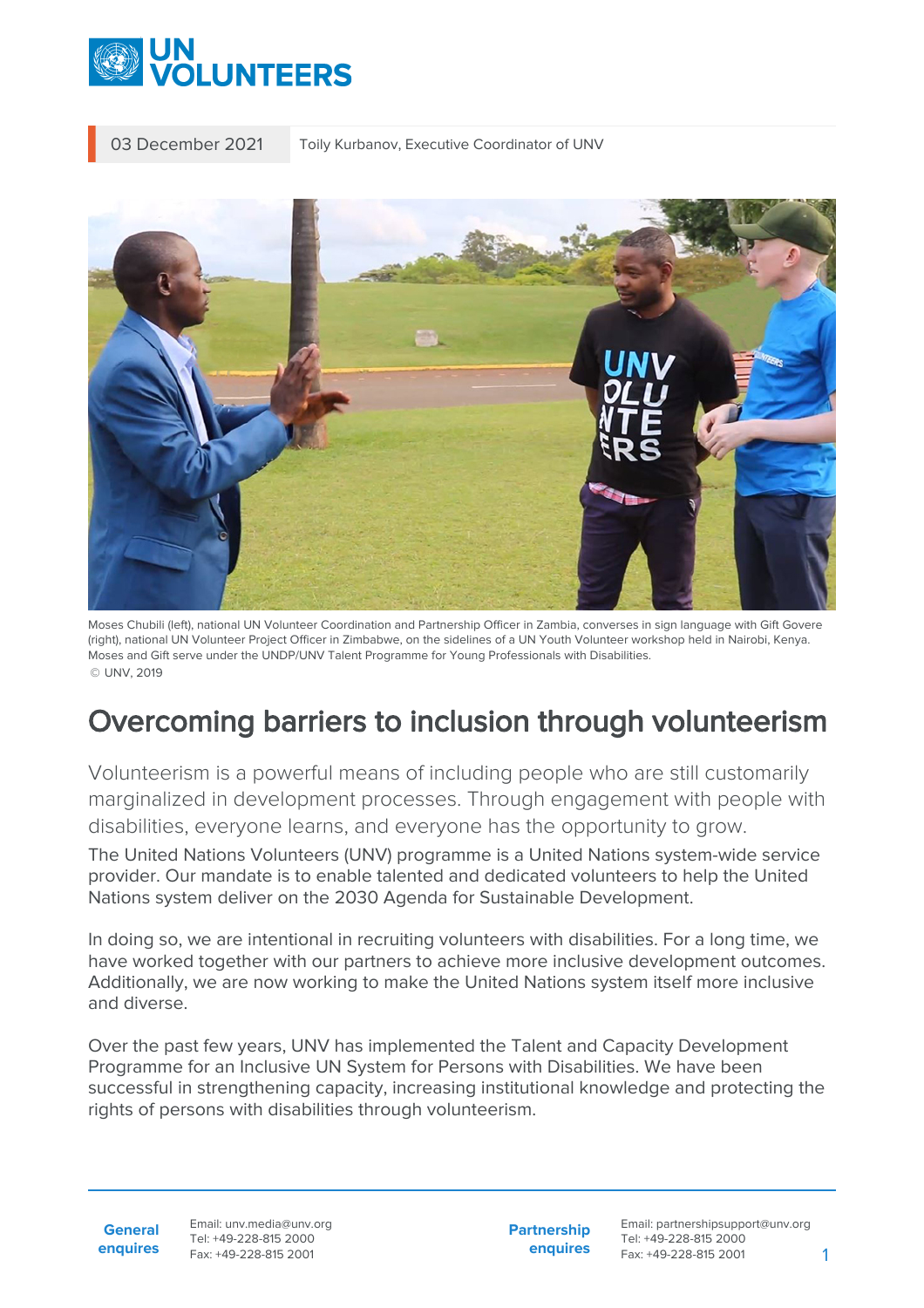

And the word seems to be spreading. Increasingly, UNV candidates are self-reporting disabilities and requesting the support they need to serve.

Serving as a UN Volunteer offers candidates with disabilities the opportunity to acquire practical work experience and exposure to the UN system. While this is valuable for career learning and development, it also opens up pathways to the individual that may previously have been inaccessible. Volunteering boosts the participation of persons with disabilities in political, economic, social and cultural life. --Vibhu Sharma, United Nations Volunteer Associate Policy Officer in the Human Resources Policy Section, Department of Management Strategy, Policy and Compliance, United Nations Secretariat

In 2020 alone, 91 volunteers with disabilities served with 18 different United Nations entities in over 50 different roles. So far in 2021, we have mobilized 150 volunteers with disabilities. While these results may seem small in the context of the larger United Nations system, they speak volumes about the reach of UNV. Through our talent pool, we can attract candidates with disabilities and partner with our sister United Nations entities to deploy them in diverse assignments and locations, nationally and internationally.

To facilitate the recruitment of persons with disabilities, we strive to provide reasonable accommodation. We support partners with accessibility and mobility schemes, and have just established the Reasonable Accommodation Fund within our Special Voluntary Fund to channel contributions from our funding partners who are championing inclusion.

The United Nations Joint Inspection Unit has indicated that the Organization needs to do more. It should develop and implement better policies on accessibility for people with disabilities. Our work environments require improvements to provide greater accessibility. To accomplish this, we need to increase awareness and training overall. We must intensify our efforts if we are serious about meeting our organizational commitments.<sup>1</sup>

At UNV, we are continually learning and trying to improve. We still have some way to go, yet we believe that we offer our partners a reliable and trusted model for disability inclusion. Pilot programmes, supported by generous contributions from our donors, Germany and Sweden, have allowed us to learn by doing and identify barriers, including those within our own operations.

In an independent review conducted in 2020, the key strengths of our Talent and Capacity Development Programme were found to be its effectiveness and efficiency in advancing

**General**

**enquires** Fax: +49-228-815 2001 Email: unv.media@unv.org Tel: +49-228-815 2000

**Partnership enquires**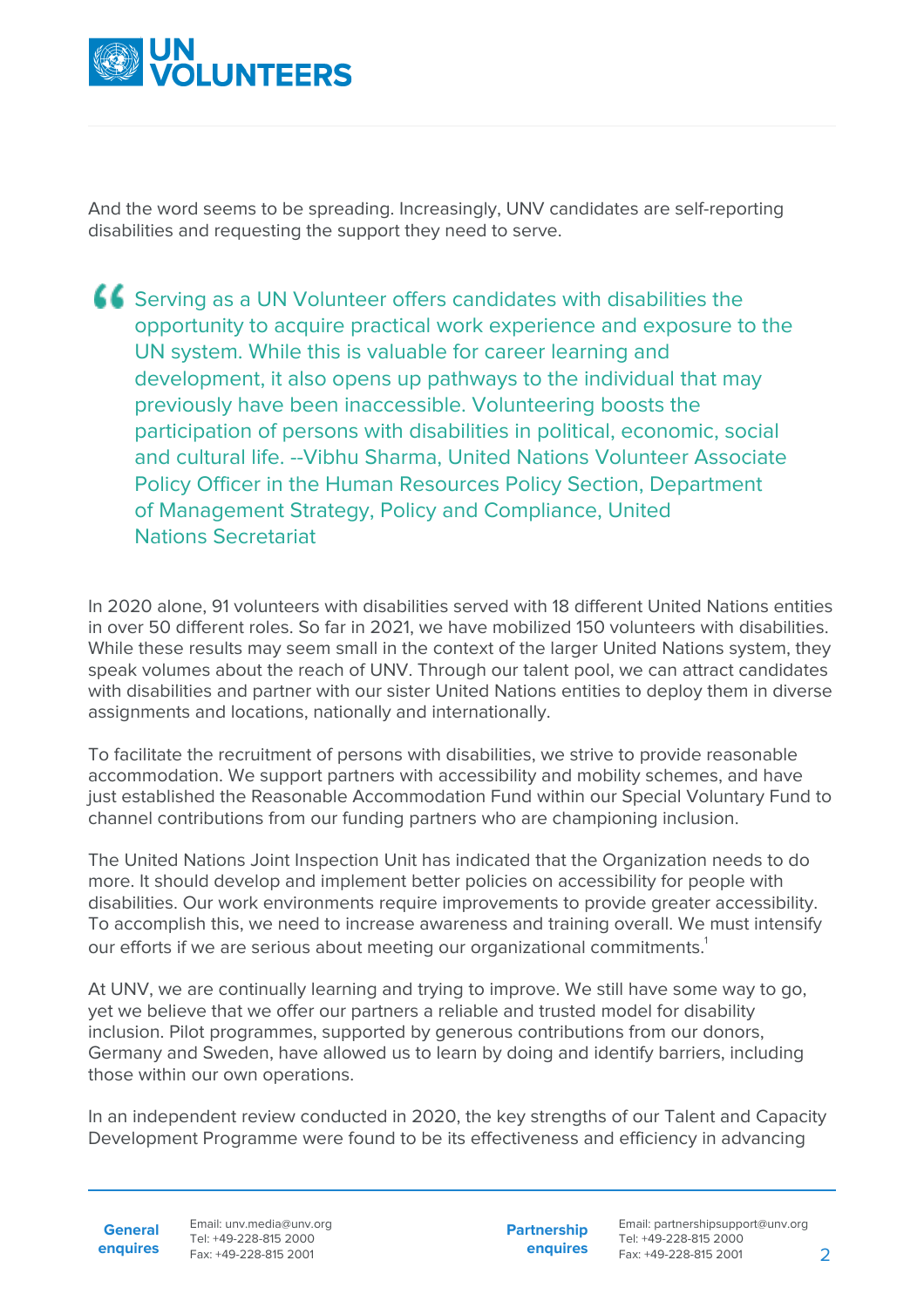

the integration of persons with disabilities. We were also given some homework.

Drawing on the results of the [evaluation](https://erc.undp.org/evaluation/units/260), we have aligned our volunteer assignments and recruitment tools. We have also trained our personnel to raise their disability awareness and responsiveness. We hope that this will motivate even more candidates with disabilities to join our talent pool and apply for the rising number of opportunities.

To United Nations entities and donors taking on disability inclusion, we say: partner with us.

Leaving no one behind is not an empty mantra; it is a statement of our collective responsibility and accountability. Our volunteers have the determination and expertise to make valuable contributions to sustainable development.

To quote one such volunteer, "disability does not mean inability".

## Notes

 $^{\rm 1}$  Enhancing accessibility for persons with disabilities to conferences and meetings of the United Nations system. Available at [https://undocs.org/en/JIU/REP/2018/6](#page--1-0)

 $^{\text{2}}$  "Disability does not mean inability" – changing mindsets in Namibia, a contribution by Pelgrina Shimanu, United Nations Volunteer Project Officer with United Nations Development Programme (UNDP) Namibia, serving under the UNDP-UNV Talent Programme for Young Professionals with Disabilities. Available at [https://www.unv.org/Success-stories/disability-does-not-mean-inability-changing-mindset](https://www.unv.org/Success-stories/disability-does-not-mean-inability-changing-mindsets-namibia) [s-namibia](https://www.unv.org/Success-stories/disability-does-not-mean-inability-changing-mindsets-namibia)

## About the author: Toily Kurbanov

Toily Kurbanov is Executive Coordinator of the United Nations Volunteers programme (UNV).

In celebration of the International Day of Persons with Disabilities 2021, the [UN](https://www.un.org/en/chronicle) [Chronicle](https://www.un.org/en/chronicle) was pleased to present two articles, one by Ms Martha Helena Lopez, Assistant Secretary-General for Human Resources in the United Nations Secretariat, and the other by Mr. Toily Kurbanov, Executive Coordinator of the United Nations Volunteers programme. Each author shares their perspective on disability inclusion in the United Nations system and the barriers that must be overcome to accelerate results. The first article can be

**General**

**enquires** Fax: +49-228-815 2001 Email: unv.media@unv.org Tel: +49-228-815 2000

**Partnership enquires**